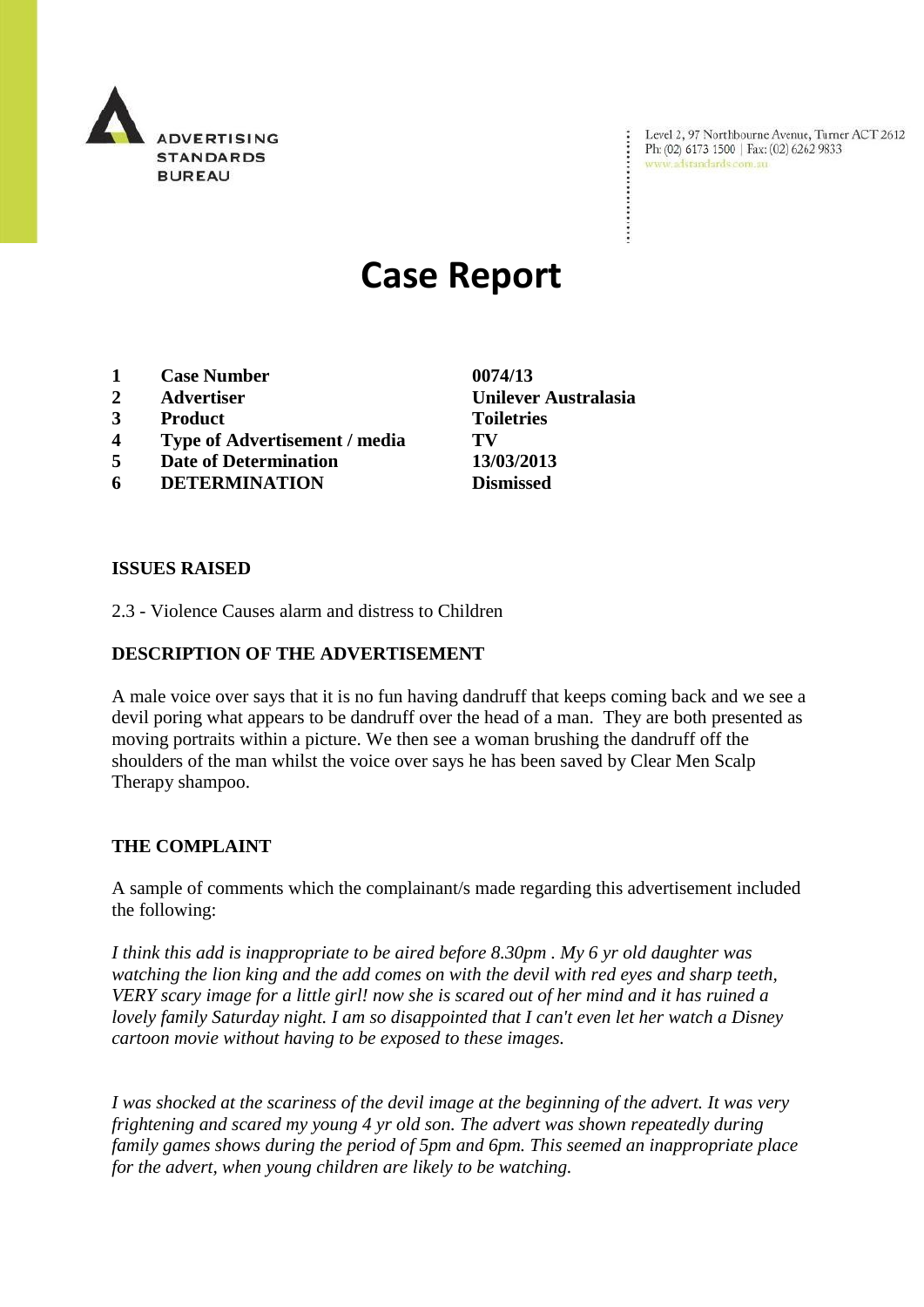## **THE ADVERTISER'S RESPONSE**

Comments which the advertiser made in response to the complainant/s regarding this advertisement include the following:

*I refer to your letter of 27 February 2013 in relation to the Clear Shampoo Television Commercial (the "TVC"). Our comments in relation to the complaint are outlined below. The ASB is considering the TVC in relation to an issue that falls under Section 2.3 of the Advertiser Code of Ethics. For the reasons outlined below, we do not consider that the TVC is in breach of Section 2.3 or other sections of the Code.*

#### *Background*

*The TVC is a global commercial that is shown in a number of countries to promote Unilever"s new Clear anti-dandruff shampoo. The TVC is aired in 15 second and 30 second versions. The TV media buying is targeted at a male audience and as such the spot placements are amongst programming that is targeted at its intended audience. The content and humour of the TVC is consistent within the context of this programming.*

## *CAD Approval*

*The CAD reference numbers for the 30 second and 15 second TVCs are GX73UHCF and GX73VHCF. Both the commercials have been rated G which means that the TVC can be broadcast at any time except during P (Parental Guidance) and C (Children"s) programs or adjacent to P or C periods.* 

*Section 2.3 of the AANA Code of Ethics*

*Under section 2.3 of the AANA Code of Ethics advertising or marketing communications shall not present or portray violence unless it is justifiable in the context of the product or service advertised.*

*The TVC does not portray any violence. It starts with the image of a fantasy or mythical creature with animal horns and red skin pouring a white substance over the head of a man while the voiceover is saying: "No one wants dandruff that keeps coming back". The scene shows burning trees in the back ground and is framed in a golden picture frame. While we understand that some consumers will perceive this creature as representing a demon or the devil we believe that this scene does not portray any violence at all and that it is appropriate for the time zone in which the TVC is shown. The fantasy creature is only shown during the first four (4) seconds of the 30 second TVC. The fantasy creature was used to represent the bad influences on male hair and scalp, like dandruff. Mythical creatures and the devil are the subject of many tales and children stories and they are commonly used to represent the bad and evil. Consumers are used to seeing images of fantasy creatures and demons in the relevant time zones on television.* 

*The fact that the relevant scene is shown in a picture frame also creates the impression that the TVC plays in an unreal fantasy world. The male "hero" of the TVC is shown as being "saved" by Clear Men anti-dandruff shampoo. The TVC shows a woman massaging the man"s scalp and finally the man is shown in front of a picture that reminds of the "Vitruvian*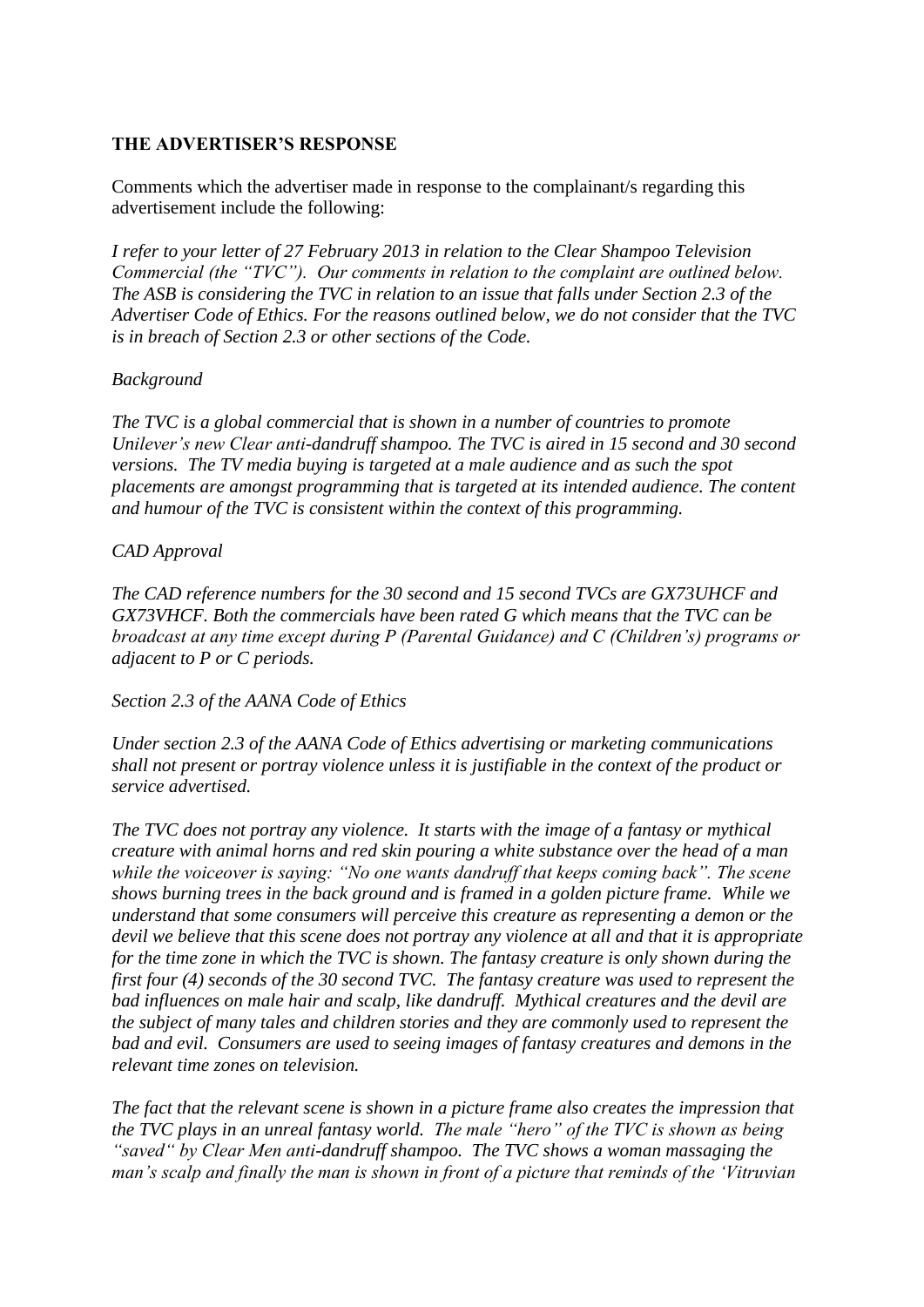*Man Vitruvian Man Vitruvian Man Vitruvian ManVitruvian Man" by Leonardo da Vinci. The TVC ends showing the man as a model on a pedestal being painted by a group of women. Hyperbole and humour are used to convey the message that Clear Men shampoo stops dandruff at the source and that men with dandruff free hair are more successful with women. Because of the humorous theme of the TVC consumers, including children, are not led to believe that the fantasy creature at the beginning of the TVC is real and/or dangerous or violent.* 

*Section 2.3 of the AANA Code for Advertising & Marketing Communications to Children* 

*Under Section 2.3 of the AANA Code for Advertising & Marketing Communications to Children advertising or marketing communications to children must not be placed in media where editorial comment or program content, in close proximity to that communication, or directly accessible by children as a result of the communication, is unsuitable for children according to prevailing community standards.* 

*"Advertising or Marketing Communications to Children" is defined as advertising or marketing communications which, having regard to the theme, visuals and language used, are directed primarily to children and are for goods, services and/or facilities which are targeted toward and have principal appeal to children. As the product that is the subject of the TVC is Clear anti-dandruff shampoo for men, this TVC clearly does not fall under AANA Code for Advertising & Marketing Communications to Children.*

*Even if it was found the AANA Code for Advertising & Marketing Communications to Children applies the TVC is not unsuitable for children according to prevailing community standards. The depiction of a fantasy creature that some viewers may perceive as the devil is justifiable in the humorous context of the TVC. Because of the humorous theme consumers, including children, are not led to believe that the fantasy creature at the beginning of the TVC is real and/or dangerous or violent.* 

*In our opinion the TVC is entirely appropriate with respect to the programme time zones and intended audience.* 

# *Approvals*

*Unilever is a responsible advertiser and has numerous internal review processes, including review by Unilever"s Legal Department, and corporate relations to critique all advertisements to ensure compliance with legal and ethical considerations.* 

#### *Conclusion*

*We submit that the TVC does not portray violence and is suitable for the relevant time zone due to its humorous approach. We submit that the context of the TVC is well within prevailing community standards and that the TVC complies with section 2.3 of the Code of Ethics. The AANA Code for Advertising & Marketing Communications to Children does not apply.*

*Please contact me should you require any further information.*